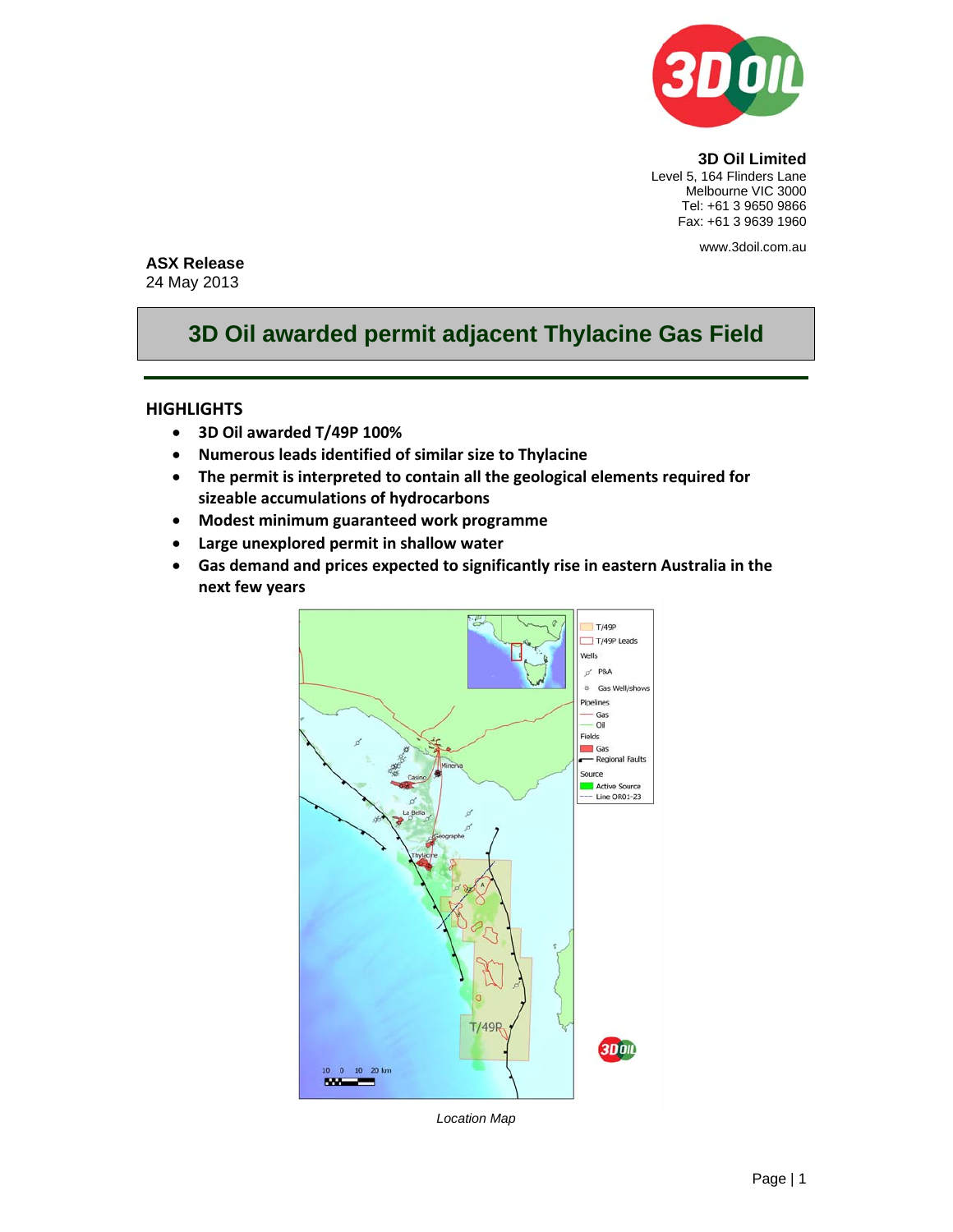3D Oil Limited (ASX: TDO) is pleased to advise it has been awarded a new exploration permit, T/49P in the offshore Otway Basin of Tasmania, bid on in 2012 Australian Offshore Gazettal round.

T/49P covers an area of 4,960 km<sup>2</sup> in water depths generally no greater than 100m. The permit is lightly explored covered by a broad grid of 2d seismic data of varying vintages and has two early exploration wells.

The Minimum Guaranteed Work Program is set out below. It is the intention of TDO to seek a farmin partner to the permit

| <b>YEAR</b>                              | <b>ACTIVITY</b>                                                                      | <b>INDICATIVE EXPENDITURE</b><br>(A\$ MILLION) |                   |
|------------------------------------------|--------------------------------------------------------------------------------------|------------------------------------------------|-------------------|
|                                          |                                                                                      | <b>GROSS</b>                                   | <b>CUMULATIVE</b> |
| <b>MINIMUM GUARANTEED WORK PROGRAMME</b> |                                                                                      |                                                |                   |
| Year 1                                   | approval<br>1. Commence<br>and<br>planning process for seismic                       | \$0.150                                        |                   |
|                                          | acquisition.<br>2. G&G Studies, Seismic mapping,<br>sequence stratigraphic<br>study, | \$0.200                                        | \$0.400           |
|                                          | basin modelling.<br>3. Reprocess 500km of 2D seismic.                                | \$0.050                                        |                   |
| Year 2                                   | Acquire and process 755 $km^2$ of<br>new 3D seismic.                                 | \$12.000                                       | \$12.400          |
| Year <sub>3</sub>                        | Seismic Interpretation<br>Geological and<br>Geophysical<br>2.<br>studies.            | \$0.250<br>\$0.500                             | \$13.150          |
|                                          |                                                                                      | Total                                          | \$13.150          |

T/49P lies adjacent to the Thylacine and Geographe gas fields which have a combined gas in place ("GIP") of over 2 TCF while the former is the largest gas discovery in the Otway Basin.

The evaluation of T/49P undertaken by TDO included a review of the existing seismic data and a full petroleum systems analysis. A number of strong leads were identified with combined GIP estimate of over 5 TCF. A petroleum system is interpreted active within and proven adjacent to T/49P.



*Seismic line through T/49P*